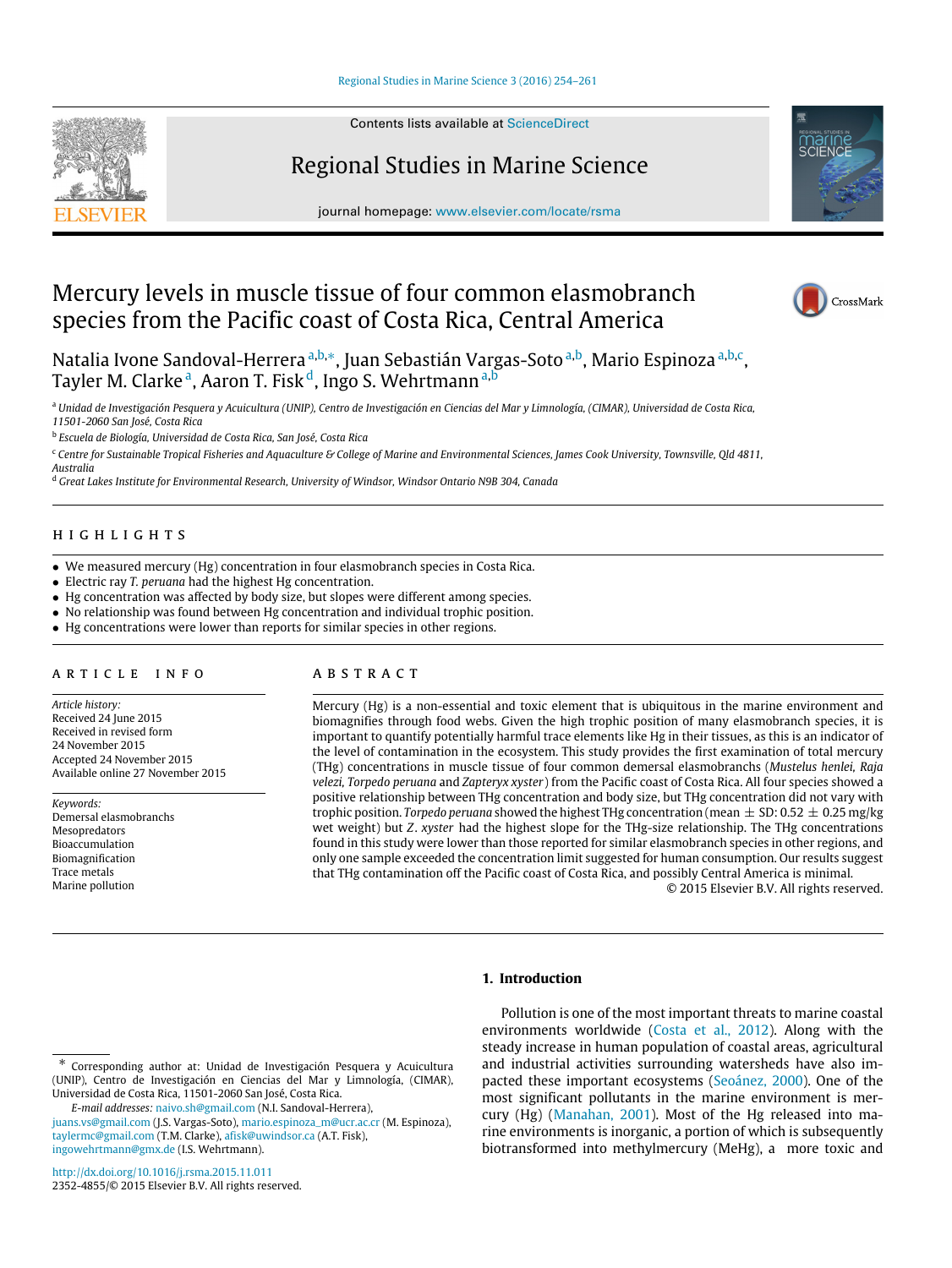bioaccumulative derivative. MeHg represents up to 95% of total Hg found in muscle of fishes [\(Bloom,](#page-6-1) [1992\)](#page-6-1), which is mainly accumu[l](#page-6-2)ated from ingested prey, and to a lesser extent through gills [\(Boen](#page-6-2)[ing,](#page-6-2) [2000\)](#page-6-2). At high concentrations, Hg can have negative behavioral, neurochemical, hormonal and reproductive impacts on fish such as emaciation, cerebral lesions, and impaired gonadal development [\(Leblond](#page-7-2) [and](#page-7-2) [Hontela,](#page-7-2) [1999;](#page-7-2) [Scheuhammer](#page-7-3) [et al.,](#page-7-3) [2007;](#page-7-3) [Silva](#page-7-4) [et al.,](#page-7-4) [1992;](#page-7-4) [Wiener](#page-7-5) [et al.,](#page-7-5) [2003\)](#page-7-5).

Mercury has a low elimination rate and thus tends to accumulate in a number of fish tissues, including gills, muscle and liver [\(Jernelöv](#page-7-6) [and](#page-7-6) [Lann,](#page-7-6) [1971\)](#page-7-6). This is one of the only trace metals that biomagnifies [\(Kidd](#page-7-7) [and](#page-7-7) [Batchelar,](#page-7-7) [2012\)](#page-7-7), a process in which concentrations of its organic form increase with each step in the food web, resulting in the highest concentrations in top trophic position organisms [\(Figuerelo](#page-7-8) [and](#page-7-8) [Dávila,](#page-7-8) [2004\)](#page-7-8). Given that elasmobranchs often occupy high trophic positions in aquatic food webs, they typically accumulate high Hg concentrations through the process of biomagnification [\(Cortés,](#page-6-3) [1999;](#page-6-3) [Ebert](#page-6-4) [and](#page-6-4) [Bizzarro,](#page-6-4) [2007;](#page-6-4) [Gelsleichter](#page-7-9) [and](#page-7-9) [Walker,](#page-7-9) [2010;](#page-7-9) [Mull](#page-7-10) [et al.,](#page-7-10) [2012\)](#page-7-10). Accumulation of Hg has also been found to increase with fish body size [\(Burger](#page-6-5) [and](#page-6-5) [Gochfeld,](#page-6-5) [2011\)](#page-6-5), and therefore, larger elasmobranches may contain higher Hg concentrations.

Despite the toxic potential and tendency to biomagnify, little is known about Hg concentrations in fish from the Eastern Tropical Pacific (ETP), particularly the Central American region [\(Costa](#page-6-0) [et al.,](#page-6-0) [2012\)](#page-6-0). Given the high number of active volcanoes and their proximity to the coast, this region is a potential ''hot spot'' for Hg release to coastal marine environments [\(Haynes,](#page-7-11) [2012\)](#page-7-11). Natural Hg emissions are potentially as high as those generated by industrial activities in developed countries, ranging from 5 to 100  $\frac{g}{km^2}}$  yr [\(Haynes,](#page-7-11) [2012;](#page-7-11) [Pyle](#page-7-12) [and](#page-7-12) [Mather,](#page-7-12) [2003\)](#page-7-12). In the ETP, Hg concentrations have only been determined for billfish and a single species of dolphin (*Stenella atenuatta*) [\(André](#page-6-6) [et al.,](#page-6-6) [1990;](#page-6-6) [Ehrhardt](#page-6-7) [and](#page-6-7) [Fitchett,](#page-6-7) [2011\)](#page-6-7), but there is limited data on other top marine predators, particularly elasmobranch fishes [\(Maz-Courrau](#page-7-13) [et al.,](#page-7-13) [2012\)](#page-7-13).

In Costa Rica, 24 elasmobranch species are commonly captured as by-catch in the commercial trawling fishery along the Pacific coast [\(Clarke](#page-6-8) [et al.,](#page-6-8) [2014;](#page-6-8) [Espinoza](#page-6-9) [et al.,](#page-6-9) [2012,](#page-6-9) [2013\)](#page-6-9). The velez skate *Raja velezi*(Rajidae), the brown smoothhound *Mustelus henlei* (Triakidae), the southern guitar ray *Zapteryx xyster* (Rhinobatidae) and the Peruvian torpedo *Torpedo peruana* (Torpedinidae) are among the most common species [\(Clarke](#page-6-10) [et al.,](#page-6-10) [2011,](#page-6-10) [2014\)](#page-6-10). Recent studies have described the diet, reproduction and distribution patterns of these elasmobranchs [\(Clarke](#page-6-8) [et al.,](#page-6-8) [2014;](#page-6-8) [Espinoza](#page-6-9) [et al.,](#page-6-9) [2012,](#page-6-9) [2013\)](#page-6-9). Diet studies revealed that these species are mesopredators that feed primarily on crustaceans (shrimps and stomatopods) as juveniles and demersal teleosts as adults [\(Espinoza](#page-6-9) [et al.,](#page-6-9) [2012,](#page-6-9) [2013\)](#page-6-9). While these findings have been important for understanding the biology and ecology of common elasmobranchs associated with trawling fisheries, there is no information available about Hg levels in their tissues.

Many elasmobranchs are economically important resources in coastal areas, primarily for human consumption [\(Vannuccini,](#page-7-14) [1999\)](#page-7-14). Shark meat is an important protein source for coastal communities in Central America. Moreover, species of the genus *Mustelus* (including *M. henlei*), are some of the most consumed sharks in Costa Rica [\(Rojas](#page-7-15) [et al.,](#page-7-15) [2000\)](#page-7-15). Since shark meat can contain high concentrations of Hg, regular consumption of this meat can significantly increase the exposure of humans to this trace metal [\(Castro-González](#page-6-11) [and](#page-6-11) [Méndez-Armenta,](#page-6-11) [2008\)](#page-6-11). Moreover, Hg is transferred from the mother to the fetus and can act as an endocrine disruptor, potentially altering the early stages of human development [\(Yang](#page-7-16) [et al.,](#page-7-16) [1997\)](#page-7-16). At low levels, Hg delays the fetus' mental development, while larger amounts can result in severe birth defects [\(Myers](#page-7-17) [and](#page-7-17) [Davidson,](#page-7-17) [2000\)](#page-7-17). The serious health risks associated with Hg consumption justifies the need to compare Hg concentrations in sharks and rays with values recommended by the World Health Organization [\(FAO/WHO,](#page-6-12) [2011\)](#page-6-12).

This study examined THg concentrations in the muscle tissue of four common demersal elasmobranch species along the Pacific coast of Costa Rica. We also investigated the relationship between Hg concentration and body size, and with nitrogen stable isotope  $(^{15}N/^{14}N$  expressed relative to a standard as  $\delta^{15}N$ ) data of muscle tissue.  $\delta^{15}$ N provides an estimate of trophic position (TP) [\(Hussey](#page-7-18) [et al.,](#page-7-18) [2011;](#page-7-18) [Peterson](#page-7-19) [and](#page-7-19) [Fry,](#page-7-19) [1987;](#page-7-19) [Post,](#page-7-20) [2002\)](#page-7-20), and has been used extensively to quantify the trophic transfer of Hg through food webs [\(Lavoie](#page-7-21) [et al.,](#page-7-21) [2013\)](#page-7-21). Therefore,  $\delta^{15}$ N can be a good indicator of trophic position among the studied elasmobranch species. Levels of Hg from the present study were also compared with levels recommended by FAO/WHO to assess potential health risks due to elasmobranch consumption.

#### **2. Materials and methods**

#### *2.1. Sample collection*

Elasmobranch species were collected as by-catch from commercial trawlers (2010–2011) operating at depths between 18 and 350 m along the Pacific coast of Costa Rica [\(Fig. 1\)](#page-2-0). Each vessel was equipped with two standard epibenthic nets (20.5 m long, 5.35 m  $\times$  0.85 m mouth opening, 30 mm mesh-size in the cod-end, and 44 mm mesh-size in the webbing of the rest of the trawl net) [\(Wehrtmann](#page-7-22) [and](#page-7-22) [Echeverría-Sáenz,](#page-7-22) [2007\)](#page-7-22). Samples from *R. velezi* and *Z. xyster* were caught in shallower waters (<100 m) whereas samples from *M. henlei* and *T. peruana* were caught throughout the entire depth range. Each collected specimen was stored in ice until further analyses at the Unidad de Investigación Pesquera y Acuicultura of the Centro de Investigación en Ciencias del Mar y Limnología, San José, Costa Rica.

Specimens were sexed, weighed (g) and measured (flexed total length—TL: tip of the snout to posterior tip of the tail, disc width— DW: distance between the wing tips). Hereafter, TL for *M. henlei* and DW for *R. velezi*, *T. peruana* and *Z. xyster* are referred to size. Individuals were classified as mature or immature based on the stage of calcification of the claspers (males) and the macroscopic examination of the oviductal gland, uterus and egg development stages (females) [\(Clarke](#page-6-8) [et al.,](#page-6-8) [2014;](#page-6-8) [Conrath,](#page-6-13) [2005\)](#page-6-13).

# 2.2. Mercury concentration and  $\delta^{15}$ N

A sample of approximately 5 g of muscle was extracted from the base of the first dorsal fin in sharks, and the left ventral disc side in rays. Dissection tools were thoroughly cleaned between each dissection. Dermal tissue was removed, and the muscle was stored frozen until analysis (−20 °C). Muscle samples were dried in an oven at 60 °C for 48 h until dry, pulverized to a fine powder with a mortar, and stored in sterile vials for subsequent analysis. Dry weight (dw) THg levels were quantified using a Direct Hg Analyzer (DMA-80; Milestone Inc., Shelton, CT, USA) at the Canadian Association for Laboratory Accreditation- (CALA-) accredited Great Lakes Institute for Environmental Research (University of Windsor, Windsor, ON, Canada). Quality control procedures included analysis of blanks (20% of runs), in-house biological tissue reference samples, duplicate shark sample analysis, and National Research Council of Canada certified standards (DORM-3, DOLT-4). Detection limit, three times the blank standard deviation, was <sup>0</sup>.005 mg kg−<sup>1</sup> dw based on a 0.1 g sample weight. Mercury concentration values were obtained on a dry weight basis, which were then transformed to a wet weight (ww) basis using the following formula:  $(Hg)_{ww} = C (Hg)_{dw} \times (100 - 8H_2O)/100$ , where  $C(Hg)$  is the Hg concentration, and  $H_2O$  is the water percentage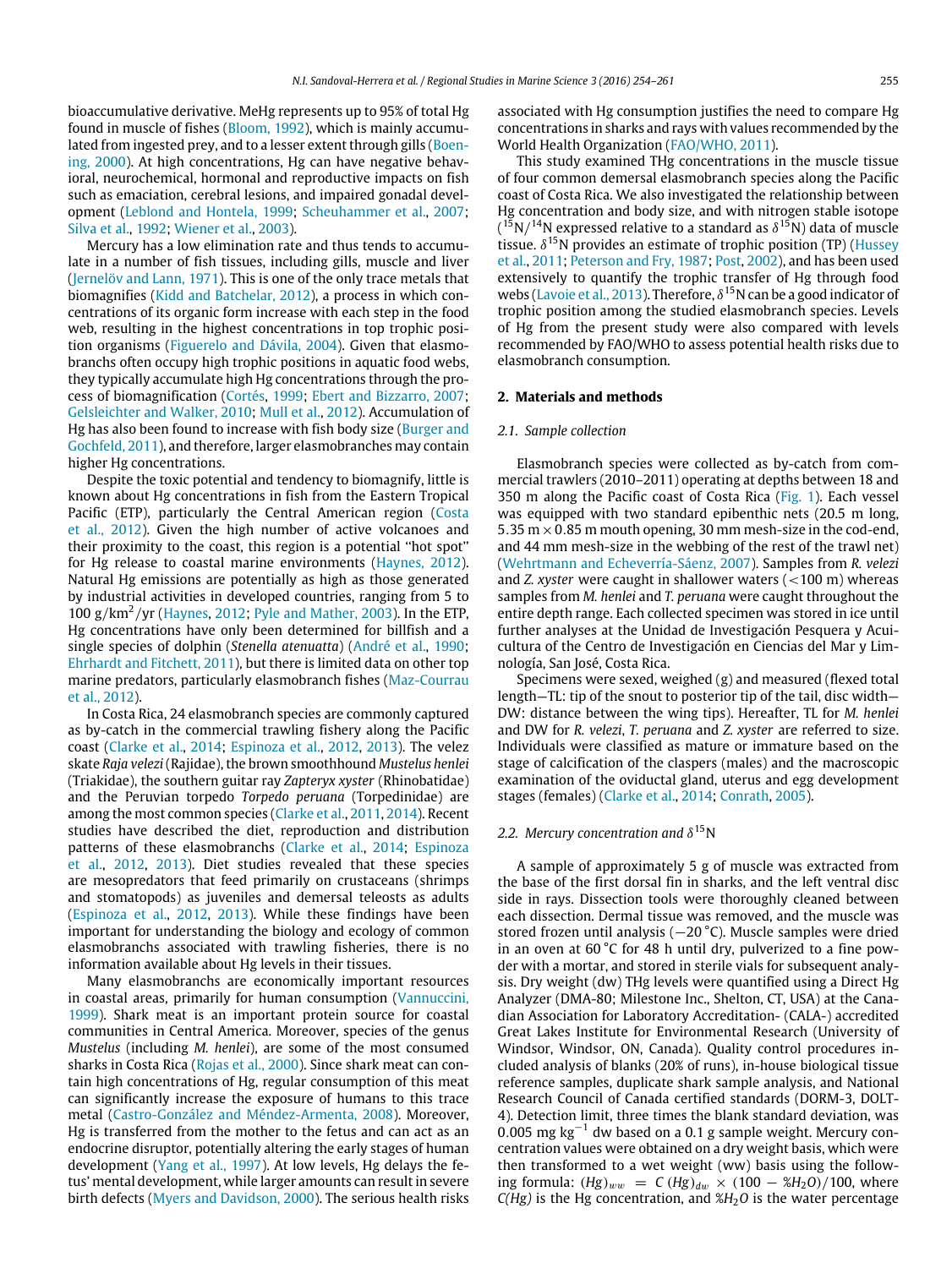<span id="page-2-0"></span>

**Fig. 1.** Location of sampling sites along the Pacific coast of Costa Rica, Central America. G.N. and G.D. show the two main gulfs of Costa Rica: Golfo de Nicoya and Golfo Dulce, respectively.

of the sample. The latter was calculated as following:  $\%H_2O$  = ((Wet weigh–Dry weight)/Wet weight)  $\times$  100.

Relative abundances of nitrogen  $(^{15}N/^{14}N)$  isotopes were quantified using ∼0.5 mg muscle tissue sealed in tin capsules and analyzed at the Great Lakes Institute for Environmental Research (Windsor, Ontario, Canada) using a Thermo Finnigan DeltaPlus isotope ratio mass-spectrometer (Thermo Finnigan) coupled with an elemental analyzer (Costech). The ratio of heavy to light isotopes was expressed as  $\delta^{15}N$  (%) according to the equation  $\delta^{15}N =$  $[(R_{sample}/R_{standard}) - 1] \times 1000$ , where  $R_{sample}$  is the <sup>15</sup>N/<sup>14</sup>N ratio in the sample and *Rstandard* was the ratio in the standard reference material (atmospheric nitrogen) [\(Hussey](#page-7-18) [et al.,](#page-7-18) [2011,](#page-7-18) [2012\)](#page-7-18). The analytical precision (standard deviation) for NIST standard 1577c (bovine liver,  $n = 93$ ) and an internal laboratory standard (tilapia muscle, *n* = 93) were 0.07‰ and 0.11‰ for  $\delta^{13}$ C and 0.11‰ and 0.11‰ for  $\delta^{15}$ N.

#### *2.3. Data analysis*

A total of 63 muscle samples from four elasmobranch species were collected and analyzed for THg concentration: 17 *M. henlei*, 19 *R. velezi*, 15 *T. peruana* and 12 *Z. xyster* (see [Table 1\)](#page-3-0). Preliminary analyses revealed no difference in THg concentration between males and females (*M. henlei*:  $t = 1.14$ ,  $df = 14,38$ ,  $p = 0.27$ ; *R. velezi*: *t* = −0.28, *df* = 11,01, *p* = 0.79; *T. peruana*: *t* = 0.57,  $df = 12,988, p = 0.58; Z. xyster: t = -0.10, df = 6.32, p = 0.92$ ), thus sexes were pooled together for further analyses. Differences in THg concentration among species were examined using an analysis of variance (ANOVA,  $\alpha = 0.05$ ) followed by Tukey's post hoc test. Data were log transformed ( $log_{10}(X + 1)$ ) prior to analyses to achieve normality and equality of variances. Results are presented as mean  $\pm$  SD. We also compared the THg values with 1.0 mg/kg (wet weight), the suggested maximum concentration for human consumption in predatory fish tissues [\(FAO/WHO,](#page-6-12) [2011\)](#page-6-12).

Due to bioaccumulation processes, we expected a positive relationship between body size and THg concentration since in many species individuals are likely to accumulate a higher concentration of mercury in their tissues as they grow [\(Penedo](#page-7-23) [de](#page-7-23) [Pinho](#page-7-23) [et al.,](#page-7-23) [2002;](#page-7-23) [Pethybridge](#page-7-24) [et al.,](#page-7-24) [2010\)](#page-7-24). The relationship between THg concentration and elasmobranch size was examined using linear regression analysis. Differences in the slope among ray species were examined using an analysis of covariance (ANCOVA). Differences in  $\delta^{15}$ N between species were determined using an ANOVA, and Tukey post-hoc test. The effect of  $\delta^{15}N$  (proxy for TP) on log-transformed THg concentration was investigated using linear regression analysis. We pooled all species together to analyze the effect of  $\delta^{15}$ N on THg concentration.

#### **3. Results**

#### *3.1. THg concentrations*

Mercury concentration in muscle tissue was significantly different among the four elasmobranch species ( $F_{3,59} = 15.17$ ,  $p <$ 0.001; [Fig. 2\)](#page-3-1). The highest THg concentration was observed in *T. peruana*, which was twice as the concentration of *R. velezi*, and more than threefold the concentration found in *Z. xyster* and *M. henlei*. The THg concentration for *T. peruana* was significantly higher than the rest of the species (Tukey HSD:  $p < 0.05$ ), but similar concentrations were observed in *M. henlei*, *R. velezi* and *Z. xyster* (Tukey HSD: all  $p > 0.05$ ). There was only one sample from the 63 individuals analyzed which surpassed the THg concentration threshold value suggested for human consumption (1 mg/kg). This value was obtained for the largest individual of *T. peruana*, a 59.5 cm (DW) and 13.5 kg female.

#### *3.2. Size and Hg bioaccumulation*

*Torpedo peruana* was the largest species, followed by *R. velezi* and *Z. xyster*, *M. henlei* [\(Table 1\)](#page-3-0). The size–THg relationship differed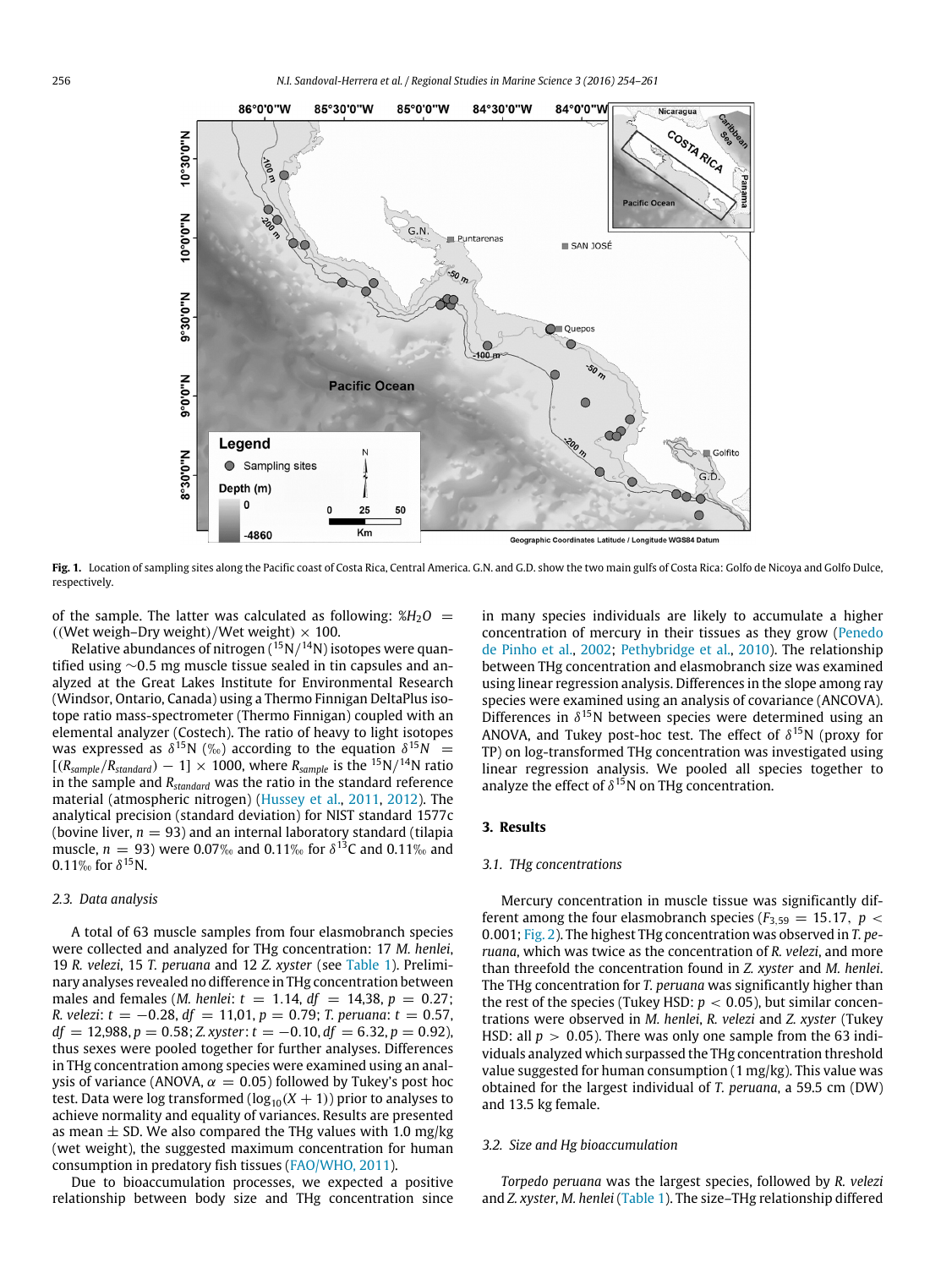#### <span id="page-3-0"></span>**Table 1**

| Mean $(\pm$ SD) and range of total mercury (THg) concentration by sex and stage for Mustelus henlei, Raja velezi, Torpedo peruana and Zapteryx xyster, Pacific Coast of Costa Rica, |
|-------------------------------------------------------------------------------------------------------------------------------------------------------------------------------------|
| Central America, Sex: M—males: F—females, Stage: In—immature: Ma—mature, N—number of samples examined,                                                                              |

| Species        | Sex          | Stage | N                       | Size range (cm) | THg range (mg/kg) | THg concentration (Mean $\pm$ SD) |
|----------------|--------------|-------|-------------------------|-----------------|-------------------|-----------------------------------|
| M. henlei<br>F |              | In    | 3                       | $26.8 - 42.0$   | $0.03 - 0.13$     | $0.10 \pm 0.05$                   |
|                |              | Ma    | 4                       | $55.5 - 63.7$   | $0.09 - 0.28$     | $0.15 \pm 0.09$                   |
|                | M            | In    | $\overline{2}$          | $28.7 - 33.6$   | $0.05 - 0.06$     | $0.05 \pm 0.01$                   |
|                |              | Ma    | 8                       | $42.5 - 51.5$   | $0.10 - 0.36$     | $0.21 \pm 0.09$                   |
|                | <b>Total</b> |       | 17                      | $26.8 - 63.7$   | $0.03 - 0.36$     | $0.16 \pm 0.09$                   |
| R. velezi      | $\mathsf F$  | In    |                         | 42.0            | 0.09              | 0.09                              |
|                |              | Ma    | 7                       | $49.0 - 57.8$   | $0.15 - 0.42$     | $0.26 \pm 0.13$                   |
|                | M            | In    | 2                       | $17.5 - 18.7$   | $0.01 - 0.03$     | $0.02 \pm 0.01$                   |
|                |              | Ma    | 9                       | $46.5 - 52.5$   | $0.12 - 0.50$     | $0.30 \pm 0.15$                   |
|                | <b>Total</b> |       | 19                      | $17.5 - 55.4$   | $0.01 - 0.50$     | $0.25 \pm 0.16$                   |
| T. peruana     | $\mathbf{F}$ | In    | 8                       | $25.5 - 41.6$   | $0.32 - 0.90$     | $0.44 \pm 0.07$                   |
|                |              | Ma    | $\overline{\mathbf{c}}$ | $45 - 59.5$     | $0.90 - 1.24$     | $1.07 \pm 0.24$                   |
|                | M            | In    | 3                       | $27.3 - 29.3$   | $0.32 - 0.38$     | $0.35 \pm 0.03$                   |
|                |              | Ma    | 2                       | $38.5 - 39$     | $0.52 - 0.59$     | $0.46 \pm 0.05$                   |
|                | <b>Total</b> |       | 15                      | $25.5 - 59.5$   | $0.32 - 1.24$     | $0.52 \pm 0.25$                   |
| Z. xyster      | F            | In    | 2                       | $8.6 - 23.3$    | $0.01 - 0.04$     | $0.03 \pm 0.02$                   |
|                |              | Ma    | 6                       | $26.9 - 32.7$   | $0.05 - 0.46$     | $0.28 \pm 0.17$                   |
|                | M            | In    | 3                       | $20.6 - 22.7$   | $0.03 - 0.06$     | $0.05 \pm 0.02$                   |
|                |              | Ma    |                         | 22.7            | 0.08              | 0.08                              |
|                | <b>Total</b> |       | 12                      | $8.6 - 32.7$    | $0.01 - 0.46$     | $0.17 \pm 0.17$                   |

<span id="page-3-1"></span>

**Fig. 2.** Mercury concentrations (wet weight) (mean  $\pm$  SD) found in muscle samples of four elasmobranch species (*Mustelus henlei*, *Raja velezi*, *Torpedo peruana* and *Zapteryx xyster*), Pacific coast of Costa Rica, Central America. Species with different letters have significantly different means (Tukey HSD).

among batoids (ANCOVA:  $F_{2,40} = 3.63$ ,  $p = 0.036$ ). A positive linear relationship between size and log-transformed THg concentration was found for *M. henlei* ( $F_{1,15} = 6.38, p = 0.023, R^2 = 0.30$ ), *R. velezi* (*F*1, <sup>17</sup> = 8.28, *p* = 0.0029, *R* <sup>2</sup> = 0.33), *T. peruana*  $(F_{1,13} = 55.75, p < 0.001, R<sup>2</sup> = 0.87)$  and *Z. xyster*  $(F_{1,10} =$ 10.24,  $p < 0.0095$ ,  $R^2 = 0.56$ ), indicating that THg concentration increases exponentially with body size in demersal elasmobranch species [\(Fig. 3\)](#page-4-0). The steepest slope for the size–THg relationship was observed in *Z. xyster* and *T. peruana* (slope = 0.0067 log(mg/kg)/cm DW and 0.0066 log(mg/kg)/cm DW, respectively), while the slopes for *R. velezi* (0.0029 log(mg/kg)/cm DW) and *M. henlei* (0.0018 log(mg/kg)/cm TL) were considerably lower [\(Fig. 3\)](#page-4-0).

#### *3.3. Stable isotopes analysis*

Values of  $\delta^{13}$ C in elasmobranchs muscle ranged between  $-17.64%$  and  $-14.62%$ , which represent typical values from a coastal marine food web [\(Fig. 4\)](#page-4-1). *Torpedo peruana* showed the highest average  $\delta^{13}$ C value ( $-15.30 \pm 0.41\%$ ) followed by *Z. xyster* 

(−15.98 <sup>±</sup> 0.57h), *M. henlei* (−16.41 <sup>±</sup> 0.48h) and *R. velezi*  $(-16.42 \pm 0.46\%)$ . Significant differences were observed between  $\delta^{13}$ C values of the four elasmobranch species ( $F_{3,59} = 19.46$ ;  $p <$ 0.001). The  $\delta^{13}$ C values of *T. peruana* were significantly higher than the rest of the species, but were similar among them.

Values of  $\delta^{15}$ N varied significantly among species ( $F_{3,59}$  = 8.19,  $p < 0.001$ ). The highest  $\delta^{15}$ N values were found in *M. henlei* (15.49  $\pm$  0.45‰), followed by *Z. xyster* (15.16  $\pm$ 0.66‰), *R. velezi*  $(14.81 \pm 0.44\%)$  and *T. peruana* (14.76  $\pm$  0.42<sub>%</sub>). *Mustelus henlei* also had higher  $\delta^{15}$ N values than *R. velezi* and *T. peruana* (Tukey HSD tests  $p < 0.05$ ), but did not differ from *Z. xyster*. Similar  $\delta^{15}$ N values were found in *R. velezi*, *T. peruana* and *Z. xyster*. There was no effect of  $\delta^{15}$ N on THg concentration for the four species pooled  $(F_{1,61} = 0.47, p = 0.49; R^2 = 0.0077)$  [\(Fig. 5\)](#page-4-2). However, a separate analysis revealed a positive relationship between  $\delta^{15}$ N and THg concentration in *M. henlei* ( $F_{1,15} = 5.92$ ,  $p = 0.028$ ).

#### **4. Discussion**

#### *4.1. Previous studies on Hg content in elasmobranchs*

This study provides the first quantification of THg levels of common demersal elasmobranchs in Costa Rica, and the Central American region. The THg concentration for *M. henlei* found in this study was approximately 70% lower than previously reported for other *Mustelus* species in the Southwestern Atlantic [\(De](#page-6-14) [Marco](#page-6-14) [et al.,](#page-6-14) [2006;](#page-6-14) [Marcovecchio](#page-7-25) [et al.,](#page-7-25) [1988;](#page-7-25) [Penedo](#page-7-23) [de](#page-7-23) [Pinho](#page-7-23) [et al.,](#page-7-23) [2002;](#page-7-23) [Scapini](#page-7-26) [et al.,](#page-7-26) [1993\)](#page-7-26) [\(Table 2\)](#page-5-0), with the exception of *M. higmani* in Brazil, which had a Hg concentration 10 times lower than our study [\(Lacerda](#page-7-27) [et al.,](#page-7-27) [2000\)](#page-7-27). In Costa Rica, *M. henlei* also had a Hg concentration 74% lower than values reported for *Mustelus* spp. in Australia [\(Bloom](#page-6-15) [and](#page-6-15) [Ayling,](#page-6-15) [1977;](#page-6-15) [Glover,](#page-7-28) [1979\)](#page-7-28), and 54% lower than values reported in the Mediterranean Sea [\(Kousteni](#page-7-29) [et al.,](#page-7-29) [2006;](#page-7-29) [Storelli](#page-7-30) [et al.,](#page-7-30) [2002a\)](#page-7-30). [Lacerda](#page-7-27) [et al.](#page-7-27) [\(2000\)](#page-7-27) found Hg concentrations one order of magnitude lower in *Mustelus higmani* (13.4 ng/g) than other elasmobranch species in the Southwestern Atlantic. Such a large difference cannot be attributed exclusively to size and dietary habits as these studies suggested. Our study showed that *M. henlei* has one of the lowest Hg concentrations in muscle reported so far for a species of this genus, suggesting that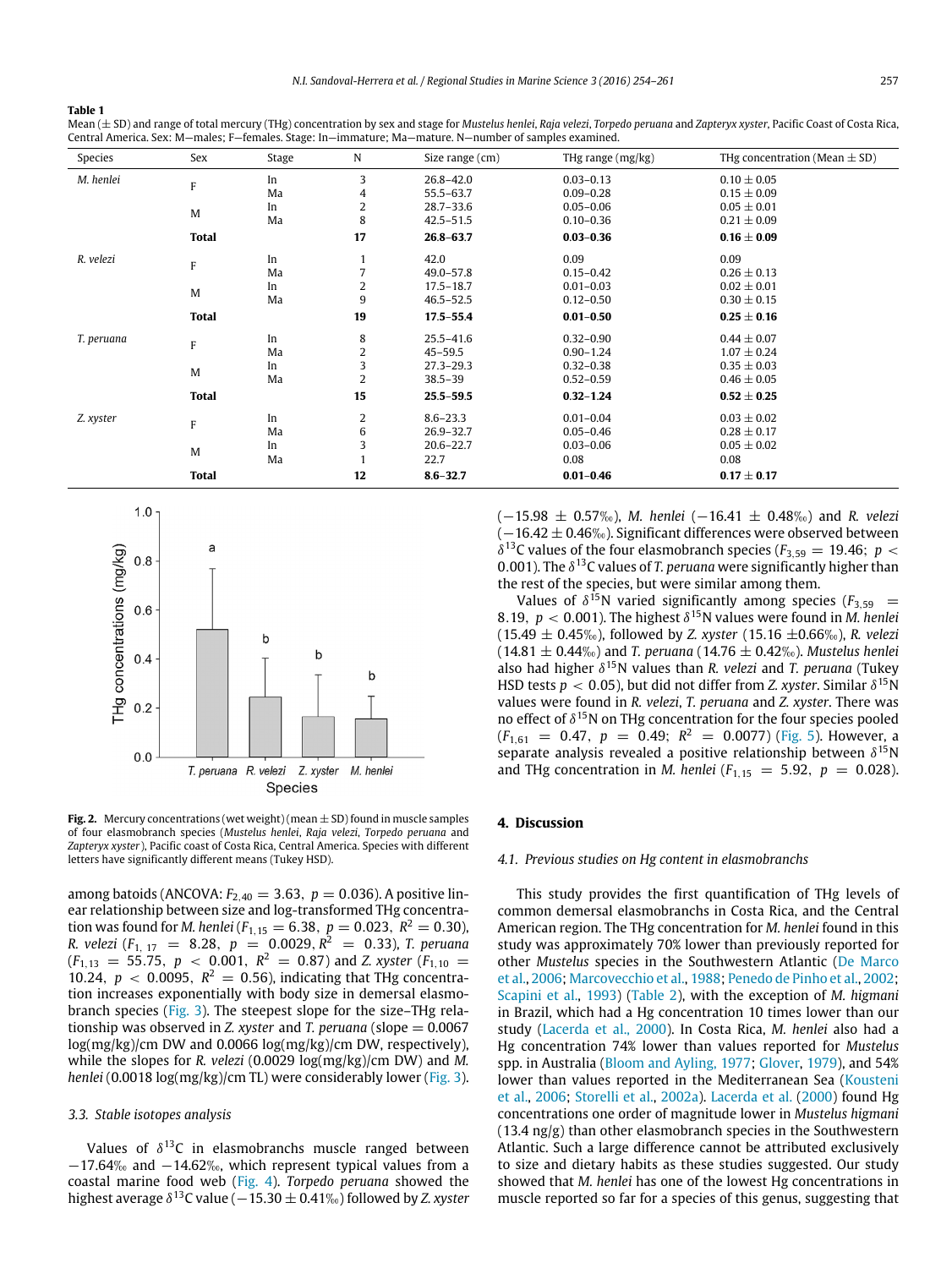<span id="page-4-0"></span>

**Fig. 3.** Relationship between THg concentration (wet weight) in muscle tissue and body length of four elasmobranch species, Pacific off Costa Rica, Central America. The short-dashed line represents the limit suggested by the WHO for human consumption (1 mg/kg). Regression lines correspond to the linear model of log transformed THg concentration vs. size (see results section): solid line: *M. henlei*, dashed line: *Raja velezi*, dash-dotted line: *Torpedo peruana,* dotted line: *Zapteryx xyster*.

<span id="page-4-1"></span>

**Fig. 4.** Relationship between THg concentration (wet weight) in muscle tissue and carbon stable isotope ratio (δ <sup>13</sup>C) of the four elasmobranch species, *Mustelus henlei*, *Raja velezi*, *Torpedo peruana* and *Zapteryx xyster* in the Pacific off Costa Rica, Central America.

<span id="page-4-2"></span>

**Fig. 5.** Relationship between THg concentration (wet weight) in muscle tissue and nitrogen stable isotope ratio (δ <sup>15</sup>N) of the four elasmobranch species, *Mustelus henlei*, *Raja velezi*, *Torpedo peruana* and *Zapteryx xyster* in the Pacific off Costa Rica, Central America.

Hg levels for the Pacific coast of Costa Rica may be lower than in other coastal regions.

Mercury concentrations in muscle tissue has only been analyzed for another species in the genus *Torpedo*: *T. nobiliana* in the Adriatic Sea [\(Storelli](#page-7-31) [et al.,](#page-7-31) [2002b\)](#page-7-31). This species had Hg concentrations four times higher than those reported for *T. peruana* in this study. Differences in Hg concentration among *T. peruana* and *T. nobiliana* may be due to differences in habitat and/or depth. Along the Pacific coast of Costa Rica *T. peruana* is mostly distributed between 50–250 m [\(Clarke](#page-6-10) [et al.,](#page-6-10) [2011\)](#page-6-10), and *T. nobiliana* in the Mediterranean Sea has been found mainly between 200–500 m [\(Baino](#page-6-16) [et al.,](#page-6-16) [2001\)](#page-6-16). Deep-water fishes generally have higher Hg levels [\(Koenig](#page-7-32) [et al.,](#page-7-32) [2013\)](#page-7-32), which has been attributed to higher abundance of bacteria that bio-transform Hg into Me–Hg in deep hypoxic waters, in addition to the photochemical degradation of Me–Hg in shallow waters [\(Blum](#page-6-17) [et al.,](#page-6-17) [2013\)](#page-6-17). A deeper range distribution in *T. nobiliana* could therefore explain the higher Hg concentration reported for this species compared to *T. peruana*.

The Hg concentration in *R. velezi* was 75% lower than values reported for other skates in the Mediterranean [\(Storelli](#page-7-33) [et al.,](#page-7-33) [1998,](#page-7-33) [2003\)](#page-7-33) and 32% lower than in *R. radiata* in the Barents Sea [\(Joiris](#page-7-34) [et al.,](#page-7-34) [1997\)](#page-7-34). However, [Baeyens](#page-6-18) [et al.](#page-6-18) [\(2003\)](#page-6-18) found lower values than the ones reported in this study for *R. clavata* in the North Sea. There are no previous studies of Hg concentration for *Zapteryx xyster* or any other rhinobatid species, which limits any comparisons between Costa Rica and other populations and/or other species.

The low THg concentrations found in this study may be attributed to the availability and release of Hg in nearshore environments. The study region lacks activities that favor Hg release into the environment (e.g. gold/silver mining and coal burning). In contrast, Hg has been extensively used in South America for silver and gold recovery since the colonization by European settlers in America, over 450 years ago, and has continued to be emitted at a rate of about 150 tons per year [\(Malm,](#page-7-35) [1998;](#page-7-35) [UNEP,](#page-7-36) [2013\)](#page-7-36). This substantial anthropogenic release can explain the high Hg content for a wide range of fishes found in Brazil and Argentina [\(Penedo](#page-7-23) [de](#page-7-23) [Pinho](#page-7-23) [et al.,](#page-7-23) [2002;](#page-7-23) [De](#page-6-14) [Marco](#page-6-14) [et al.,](#page-6-14) [2006\)](#page-6-14). Conversely, high volcanic gas emissions in the Central American region is likely to be the main source of Hg, although these are not comparable to Hg emissions in highly industrialized regions [\(Haynes,](#page-7-11) [2012\)](#page-7-11). Elasmobranchs are free-ranging species, so Hg concentration in their tissues does not necessarily reflect local Hg deposition. Our findings suggest either that these species are not moving long distances, or that they are not spending significant periods in regions where pollution by Hg could be significant.

#### *4.2. Size influence on Hg concentrations*

Mercury concentrations were positively influenced by body size in all of the study species, a trend which has been previously documented in other elasmobranchs [\(Adams](#page-6-19) [and](#page-6-19) [McMichael,](#page-6-19) [1999;](#page-6-19) [Pethybridge](#page-7-24) [et al.,](#page-7-24) [2010\)](#page-7-24). In fact, size has been found to be the best predictor of Hg concentrations found in teleosts [\(Burger](#page-6-5) [and](#page-6-5) [Gochfeld,](#page-6-5) [2011\)](#page-6-5). Being a non-essential metal, there are few homeostatic mechanisms that regulate Hg concentration [\(Kidd](#page-7-7) [and](#page-7-7) [Batchelar,](#page-7-7) [2012;](#page-7-7) [Ratner](#page-7-37) [et al.,](#page-7-37) [2006\)](#page-7-37). The large body of research on Hg bioaccumulation has demonstrated that the excretion rate is slower than the accumulation rate, resulting in bioaccumulation and biomagnification [\(Kidd](#page-7-7) [and](#page-7-7) [Batchelar,](#page-7-7) [2012\)](#page-7-7).

While all the studied species accumulate Hg throughout their lifespan, they present different relationships between Hg concentration in their tissues and body size. *Zapteryx xyster* and *T. peruana*, for example, had higher THg to size ratio than the remaining species, which may reflect differences in life histories. Bioenergetic models predict an inverse relationship between growth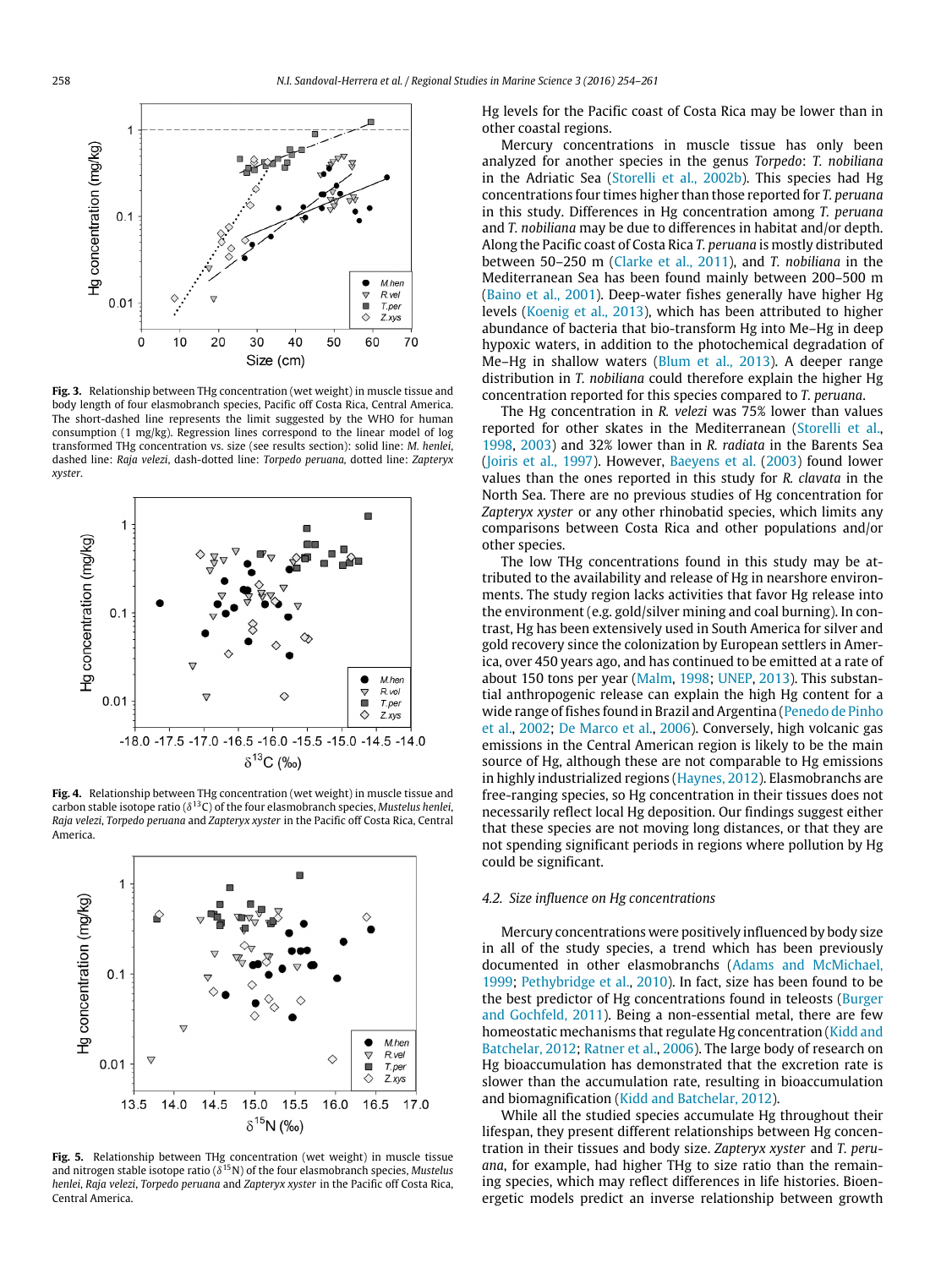<span id="page-5-0"></span>

| . .<br>٠<br>×<br>I |
|--------------------|
|--------------------|

|  |  |  | Summary of studies that reported Hg concentrations in muscle tissue of elasmobranch species. Samples: DW–dry weight; WW: wet weight. |
|--|--|--|--------------------------------------------------------------------------------------------------------------------------------------|
|  |  |  |                                                                                                                                      |

| Species              | Range (mg/kg)   | Mean $\pm$ SD (mg/kg) | Location      | Samples   | Source                       |
|----------------------|-----------------|-----------------------|---------------|-----------|------------------------------|
| Mustelus asterias    | $1.7 - 3.1$     | $2.2 + 0.5$           | Celtic Sea    | <b>DW</b> | Domi et al., 2005            |
| Mustelus antarcticus |                 | 0.5                   | Australia     | <b>WW</b> | Bloom and Ayling, 1977       |
| Mustelus antarcticus | $0.3 - 1.4$     | $0.73 \pm 0.35$       | Australia     | <b>WW</b> | Glover, 1979                 |
| Mustelus canis       |                 | $0.41 + 0.35$         | <b>Brazil</b> | <b>WW</b> | Penedo de Pinho et al., 2002 |
| Mustelus canis       | $0.15 - 1.47$   | 0.53                  | France        | <b>WW</b> | Cumont et al., 1975          |
| Mustelus higmani     | $0.013 - 0.163$ | 0.013                 | <b>Brazil</b> | <b>WW</b> | Lacerda et al., 2000         |
| Mustelus henlei      | $0.19 - 3.29$   | $1.15 + 1.00$         | Costa Rica    | <b>DW</b> | Present study                |
| Mustelus henlei      | $0.033 - 0.36$  | $0.16 + 0.093$        | Costa Rica    | <b>WW</b> | Present study                |
| Mustelus mustelus    | $0.22 - 1.83$   | $0.39 \pm 0.37$       | Greece        | <b>WW</b> | Kousteni et al., 2006        |
| Mustelus mustelus    | $0.23 - 0.37$   | $0.31 \pm 0.06$       | Italy         | <b>WW</b> | Storelli et al., 2002a       |
| Mustelus norrisi     |                 | $0.36 + 0.28$         | <b>Brazil</b> | <b>WW</b> | Penedo de Pinho et al., 2002 |
| Mustelus schmitti    |                 | $0.33 + 0.20$         | Argentina     | <b>WW</b> | De Marco et al., 2006        |
| Mustelus schmitti    |                 | $0.09 + 0.01$         | Argentina     | <b>WW</b> | De Marco et al., 2006        |
| Mustelus schmitti    |                 | $0.89 + 0.29$         | Argentina     | <b>WW</b> | Marcovecchio et al., 1988    |
| Mustelus schmitti    |                 | $0.45 + 0.30$         | Argentina     | <b>WW</b> | Scapini et al., 1993         |
| Rajidae              | $0.18 - 1.85$   | 1.00                  | Mediterranean | <b>WW</b> | Storelli et al., 2003        |
| Raja spp.            | $0.05 - 2.65$   | 1.02                  | Italy         | <b>WW</b> | Storelli et al., 1998        |
| Raja clavata         |                 | $0.039 + 0.021$       | North Sea     | <b>WW</b> | Baeyens et al., 2003         |
| Raja radiata         | $0.20 - 0.40$   | 0.37                  | Barents Sea   | <b>DW</b> | Joiris et al., 1997          |
| Raja velezi          | $0.11 - 4.26$   | $1.24 \pm 0.96$       | Costa Rica    | <b>DW</b> | Present study                |
| Raja velezi          | $0.011 - 0.505$ | $0.25 \pm 0.16$       | Costa Rica    | <b>WW</b> | Present study                |
| Torpedo nobiliana    | $1.65 - 3.59$   | $2.42 + 0.86$         | Mediterranean | <b>WW</b> | Storelli et al., 2002b       |
| Torpedo peruana      | $1.66 - 5.75$   | $2.78 \pm 1.15$       | Costa Rica    | <b>DW</b> | Present study                |
| Torpedo peruana      | $0.32 - 1.24$   | $0.52 \pm 0.24$       | Costa Rica    | <b>WW</b> | Present study                |
| Zapteryx xyster      | $0.06 - 2.22$   | $0.77 \pm 0.82$       | Costa Rica    | <b>DW</b> | Present study                |
| Zapteryx xyster      | $0.011 - 0.46$  | $0.17 \pm 0.17$       | Costa Rica    | <b>WW</b> | Present study                |

rate and Hg concentration in fish: fish that grow faster spend less time metabolizing Hg-containing food, so they accumulate less Hg in their tissues than slower growing species or individuals of the same species (the growth dilution hypothesis) [\(Harris](#page-7-39) [and](#page-7-39) [Bodaly,](#page-7-39) [1998;](#page-7-39) [Simoneau](#page-7-40) [et al.,](#page-7-40) [2005;](#page-7-40) [Trudel](#page-7-41) [and](#page-7-41) [Rasmussen,](#page-7-41) [2006;](#page-7-41) [Lepak](#page-7-42) [et al.,](#page-7-42) [2012\)](#page-7-42). Growth rate is also expected to be an important factor explaining differences in bioaccumulation rate in elasmobranchs [\(Forrester](#page-7-43) [et al.,](#page-7-43) [1972\)](#page-7-43), but there is limited information available in the Central American Region. Further studies are needed to understand the effect of growth on mercury bioaccumulation of common elasmobranchs in this region.

## *4.3. Influence of trophic position and sex on THg concentrations*

Given that Hg increases at each trophic level in aquatic food webs (biomagnification), the trophic position of a species is often a key variable determining Hg concentration. We used  $\delta^{15}$ N as an indicator of trophic position, but no relationship between  $\delta^{15}$ N and THg concentration was found. The absence of a relationship between THg– $\delta^{15}$ N is likely due to the fact that these mesopredators had similar trophic positions, and thus may be feeding on prey with similar Hg concentration. This does not mean that trophic position is not a key variable in Hg bioaccumulation, but rather that a clear pattern could not be easily identified from the small range of  $\delta^{15}$ N values measured in our study. The expected tendency should be evident with a wider  $\delta^{15}$ N range, for instance when comparing prey and predators from a longer food chain [\(Jones](#page-7-44) [et al.,](#page-7-44) [2014\)](#page-7-44). The Hg- $\delta^{15}$ N relationship may also be compromised if the species being examined feed in different habitats (e.g., different food webs with different Hg and  $\delta^{15}$ N), which [Espinoza](#page-6-22) [et al.](#page-6-22) [\(2015\)](#page-6-22) provided evidence for.

Even though there was no relationship between Hg- $\delta^{15}$ N for all species pooled, when analyzed separately *M. henlei* did show a positive relationship. An increase in Hg concentration in individuals with higher  $\delta^{15}$ N values may be evidence of ontogenetic dietary shifts. Such changes in diet have been previously reported for all of our study species [\(Espinoza](#page-6-9) [et al.,](#page-6-9) [2012,](#page-6-9) [2013,](#page-6-9) [2015\)](#page-6-9). However, the fact that we analyzed samples from a wider range of sizes in *M. henlei* relative to the other species, may have enhanced the relationship between Hg– $\delta^{15}$ N. Therefore, further studies with samples covering the entire size range of a species are needed to better understand how trophic position influences Hg concentration at the species level.

The diet of a species should also be considered in trophic level comparisons. Considering that Hg biomagnifies up the food web, piscivorous species can have Hg concentrations up to 15 times higher than those of their prey [\(Wiener](#page-7-5) [et al.,](#page-7-5) [2003\)](#page-7-5). Bioaccumulation of Hg in animal tissues is attributed mainly to dietary intake, consequently, Hg in elasmobranchs' tissues should reflect local food resources consumed by a species or individual [\(Bisi](#page-6-23) [et al.,](#page-6-23) [2012;](#page-6-23) [Domi](#page-6-20) [et al.,](#page-6-20) [2005;](#page-6-20) [Morel](#page-7-45) [et al.,](#page-7-45) [1998\)](#page-7-45). While the diet of *T. peruana* has been previously described as mainly piscivorous based on stomach contents, stable isotopes revealed that this species actually had a lower trophic position than the other species examined in this study [\(Espinoza](#page-6-22) [et al.,](#page-6-22) 2015). The diet of *M. henlei*, *R. velezi* and *Z. xyster* consist primarily of crustaceans (e.g., decapods and stomatopods) and to a lesser extent teleosts [\(Navia](#page-7-46) [et al.,](#page-7-46) [2007;](#page-7-46) [Espinoza](#page-6-9) [et al.,](#page-6-9) [2012,](#page-6-9) [2013\)](#page-6-9), yet these species had higher trophic levels than *T. peruana* based on  $\delta^{15}$ N. Based on these findings, [Espinoza](#page-6-22) [et al.](#page-6-22) [\(2015\)](#page-6-22) suggested that stomach content data for *T. peruana* did not reflect the full extent of its diet, which may consist of a more diverse range of prey.

Our study showed that *T. peruana* had significantly higher  $\delta^{13}$ C values, indicating that they were feeding in a more nearshore or benthic habitat relative to the other species, a pattern that was also reported by [Espinoza](#page-6-22) [et al.](#page-6-22) [\(2015\)](#page-6-22). Mercury intake can be highly influenced by a species' feeding ground. Environmental factors such us latitude, depth, temperature and productivity, in addition to prey availability often change between local food webs, which indeed can affect Hg dynamics [\(Lavoie](#page-7-21) [et al.,](#page-7-21) [2013\)](#page-7-21). Our results suggest that *T. peruana* may be feeding from a different food web, which may explain why this species showed a significant higher Hg concentration.

A final variable to consider is gender, which has been reported to influence Hg concentration in some elasmobranchs [\(Penedo](#page-7-23) [de](#page-7-23) [Pinho](#page-7-23) [et al.,](#page-7-23) [2002\)](#page-7-23). This effect is attributed to physiological and size differences between sexes. Female demersal sharks are usually larger and have higher growth rates than males (up to 40%) [\(Daley](#page-6-24) [et al.,](#page-6-24) [2002\)](#page-6-24). Also, in some shark species Hg can be transferred from the female to the eggs, or directly to the embryo in matrotrophic species [\(Lyons](#page-7-47) [et al.,](#page-7-47) [2013\)](#page-7-47). According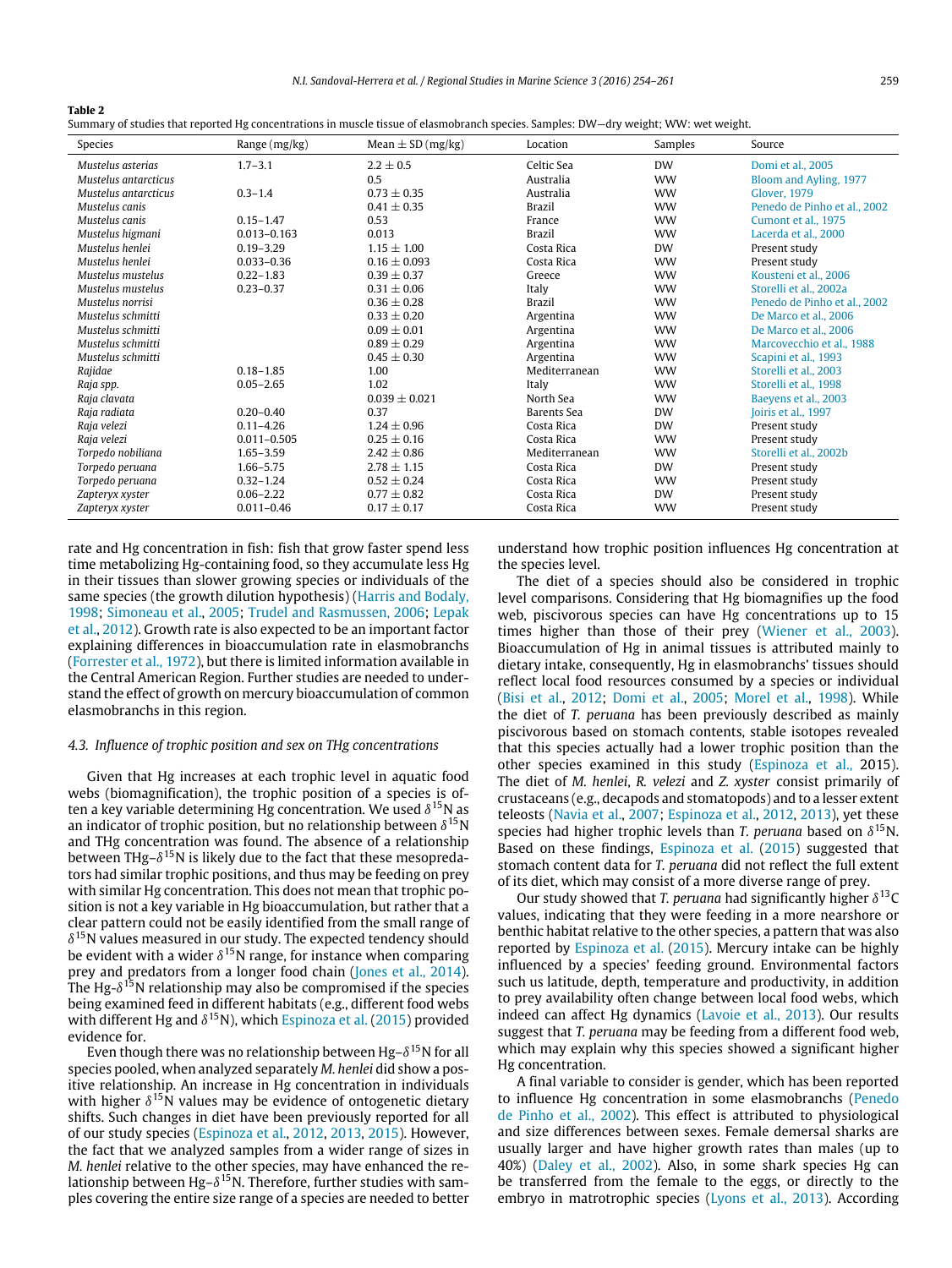to these life history characteristics, adult females are expected to have lower Hg concentration than adult males. Differences in Hg concentration between males and females were not observed for the individuals examined in this study. Moreover, sex influence on Hg accumulation should be evaluated taking into account other important factors such as maturity and reproductive strategies. These characteristics were not considered in this study due to limited sample size. Although it is possible that sex and stage of maturity have no effect on Hg uptake on this particular system, further studies should investigate the role of these drivers.

#### *4.4. Hg concentrations compared with consumption guidelines*

Muscle Hg concentrations reported in this study were lower than maximum levels proposed for human consumption. Our results suggest that consumption of meat (i.e. muscle tissue) from the elasmobranch species examined in this study do not represent a risk for human health. However, to better assess the individual Hg intake and exposure from shark meat consumption, information of portion size, frequency of consumption and body weight are needed. In Costa Rica, shark meat is one of the least consumed fish meats, average consumption is less than 0.2 kg/person/year, contrary to 1.21 kg/person/year of sea bass and 0.92 kg/person/year of tuna fish [\(PIMA,](#page-7-48) [2013\)](#page-7-48). Shark muscle tissue fillets, however, are often ''mislabeled'' and sold under different names in the national market, meaning that the current data [\(PIMA,](#page-7-48) [2013\)](#page-7-48) might represent an underestimation of the actual consumption. Additional (household) studies may be carried out to obtain detailed information on consumption of shark and ray muscle tissue, such as portion size and frequency of consumption. This data should be complemented with consumer information such as gender, age and body weight, in order to get a better assessment of health risks. Further analysis of Hg concentration in commonly consumed teleost species will also be important to get better estimates of Hg exposure from fish consumption in the Costa Rican population. In addition, the risks of Hg bioaccumulation for these elasmobranch species should be studied, including accumulation rate in other tissues such as liver and blood.

## **5. Conclusions**

This study provides the first examination of THg muscle tissue concentrations in marine fishes, specifically for elasmobranchs in the Central American region. The variations in Hg concentrations among species were likely influenced by their feeding ecology, physiological differences in Hg assimilation and metabolic capacity in processing Hg. In spite of important natural sources of Hg (e.g. volcanic activity) in Costa Rica, we found low Hg concentrations – relative to similar species in other regions of the world – in muscle of demersal elasmobranchs. Our findings suggest that natural emissions in the region might not be comparable with emissions from industrial activity in other regions of the world.

## **Acknowledgments**

This research would not be possible without the financial support from the Consejo Nacional de Ciencia y Tecnología de Costa Rica (CONICIT) N◦ FI-449-2010, Conservation International and MarViva. We would like to thank the company The Rainbow Jewels S.A., Puntarenas, Costa Rica, for their ongoing support to carry out fishery research projects with their commercial shrimp trawlers. We also want to thank Anna Hussey for her laboratory analysis assistance. We appreciate the comments from Kady Lyons, which were considered to improve the manuscript. This project has been partially funded by the Universidad de Costa Rica (VI project N° 808-B0-536; 808-B1-547; 808-B1-537; 111-A4-508).

#### **References**

- <span id="page-6-19"></span>Adams, D., McMichael, R., [1999. Mercury levels in four species of sharks from the](http://refhub.elsevier.com/S2352-4855(15)30004-9/sbref1) Atlantic coast of Florida. Fish. Bull. 379, 372–379.
- <span id="page-6-6"></span>André, J.M., Ribeyre, F., Boudou, A., 1990. Mercury contamination levels and distribution in tissues and organs of Delphinids (*Stenella attenuata*) from the eas[tern tropical Pacific in relation to biological and ecological factors. Mar.](http://refhub.elsevier.com/S2352-4855(15)30004-9/sbref2) Environ. Res. 30, 43–72.
- <span id="page-6-18"></span>Baeyen[s, W., Leermakers, M., Papina, T., Saprykin, A., Brion, N., Noyen, J., De Gieter,](http://refhub.elsevier.com/S2352-4855(15)30004-9/sbref3) M., Goeyens, L., 2003. Bioconcentration and biomagnification of mercury and methylmercury in North Sea and Scheldt estuary fish. Arch. Environ. Contam. Toxicol. 45, 498–508.
- <span id="page-6-16"></span>Baino, R., Serena, F., Ragonese, S., Rey, J., Rinelli, P., 2001. Catch composition and abu[ndance of Elasmobranchs based on the MEDITS program. Rapp. Comm. Int.](http://refhub.elsevier.com/S2352-4855(15)30004-9/sbref4) Mer. Mèdit 36, 234.
- <span id="page-6-23"></span>Bisi, T.L[., Lepoint, G., Azevedo, A.D.F., Dorneles, P.R., Flach, L., Das, K., Lailson-Brito, J.,](http://refhub.elsevier.com/S2352-4855(15)30004-9/sbref5) 2012. Trophic relationships and mercury biomagnification in Brazilian tropical coastal food webs. Ecol. Indic. 18, 291–302.
- <span id="page-6-1"></span>Bloom, N.S., 1992. On the chemical form of mercury in edible fish and marine invertebrate tissue. Can. J. Fish. Aquat. Sci. 49, 1010–1017. [http://dx.doi.org/10.1139/f92-113.](http://dx.doi.org/10.1139/f92-113)
- <span id="page-6-15"></span>Bloom, H., Ayling, G.M., [1977. Heavy metals in the Derwent Estuary. Environ. Geol.](http://refhub.elsevier.com/S2352-4855(15)30004-9/sbref7) 2, 3–22.
- <span id="page-6-17"></span>Blum, J.D., Popp, B.N., Drazen, J.C., Anela Choy, C., Johnson, M.W., 2013. Methylmercury production below the mixed layer in the North Pacific Ocean. Nat. Geosci. 6, 879–884. [http://dx.doi.org/10.1038/ngeo1918.](http://dx.doi.org/10.1038/ngeo1918)
- <span id="page-6-2"></span>Boening, D.W., [2000. Ecological effects, transport and fate of mercury: a general](http://refhub.elsevier.com/S2352-4855(15)30004-9/sbref9) review. Chemosphere 40, 1335–1351.
- <span id="page-6-5"></span>Burger, J., Gochfeld, M., 2011. Mercury and selenium levels in 19 species of saltwater fish [from New Jersey as a function of species, size, and season. Sci. Total Environ.](http://refhub.elsevier.com/S2352-4855(15)30004-9/sbref10) 409, 1418–1429.
- <span id="page-6-11"></span>Castro-González, M.I., Méndez-Armenta, M., 2008. Heavy metals: Implications ass[ociated to fish consumption. Environ. Toxicol. Pharmacol. 26 \(3\), 263–271.](http://refhub.elsevier.com/S2352-4855(15)30004-9/sbref11)
- <span id="page-6-10"></span>Clarke, T.M., Espinoza, M., Villalobos-Rojas, F., Wehrtmann, I.S., 2011. Summary of demersal elasmobranch studies in the Pacific continental platform of Costa Rica with recommendations for their management and conservation, San Jose. Technical Report of the Universidad de Costa Rica (UNIP-CIMAR) and Conservation International, San José. Available at: [http://www.mespinozamen.com/](http://www.mespinozamen.com/uploads/4/5/7/6/4576162/tech_report_sharks_and_rays_of_costa_rica.pdf) [uploads/4/5/7/6/4576162/tech\\_report\\_sharks\\_and\\_rays\\_of\\_costa\\_rica.pdf](http://www.mespinozamen.com/uploads/4/5/7/6/4576162/tech_report_sharks_and_rays_of_costa_rica.pdf) (accessed 21.07.13).
- <span id="page-6-8"></span>Clarke, T.M., Espinoza, M., Wehrtmann, I.S., 2014. Reproductive ecology of demersal ela[smobranchs from a data–deficient fishery, Pacific of Costa Rica, Central](http://refhub.elsevier.com/S2352-4855(15)30004-9/sbref13) America. Fish. Res. 157, 96–105.
- <span id="page-6-13"></span>Conrath, C., 2005. Reproductive biology. In: Musick, J., Bonfil, R. (Eds.), Management Techniques for Elasmobranch Fisheries. FAO Fisheries Technical Paper 474, Rome, pp. 103–126.
- <span id="page-6-3"></span>Cortés, E., [1999. Standardized diet compositions and trophic levels of sharks. ICES](http://refhub.elsevier.com/S2352-4855(15)30004-9/sbref15) J. Mar. Sci. 56, 707–717.
- <span id="page-6-0"></span>Costa, [M., Landing, W.M., Kehrig, H.A., Barletta, M., Holmes, C.D., Barrocas, P.R.,](http://refhub.elsevier.com/S2352-4855(15)30004-9/sbref16) Evers, D.C., Buck, D.G., Vasconcellos, A.C., Hacon, S.S., Moreira, J.C., Malm, O., 2012. Mercury in tropical and subtropical coastal environments. Environ. Res. 119, 88–100.
- <span id="page-6-21"></span>Cumon[t, G., Gilles, G., Bernard, F., Bryand, M.B., Stephan, G., Ramonda, G., Guillon, G.,](http://refhub.elsevier.com/S2352-4855(15)30004-9/sbref17) 1975. Bilan de la contamination de Poissons de mer par le mercure à l'occasion d'un contrôle portant sur 3 années. Ann. Hyg. L. Fr. Med. Nut. 11, 17–25.
- <span id="page-6-24"></span>Daley, R., Stevens, J., Graham, K., 2002. Catch analysis and productivity of the dee[pwater dogfish resource in southern Australia. FRDC final report, 1998/108.](http://refhub.elsevier.com/S2352-4855(15)30004-9/sbref18) Fisheries Research and Development Corporation, Canberra, Australia.
- <span id="page-6-14"></span>De Marco, S.G., Botté, S.E., Marcovecchio, J.E., 2006. Mercury distribution in abiotic an[d biological compartments within several estuarine systems from Argentina:](http://refhub.elsevier.com/S2352-4855(15)30004-9/sbref19) 1980–2005 period. Chemosphere 65, 213–223.
- <span id="page-6-20"></span>Domi, N., Bouquegneau, J.M., Das, K., 2005. Feeding ecology of five commercial sha[rk species of the Celtic Sea through stable isotope and trace metal analysis.](http://refhub.elsevier.com/S2352-4855(15)30004-9/sbref20) Mar. Environ. Res. 60, 551–569.
- <span id="page-6-4"></span>Ebert, D.A., Bizzarro, J.J., 2007. Standardized diet compositions and trophic levels of [skates \(Chondrichthyes: Rajiformes: Rajoidei\). Environ. Biol. Fishes 80,](http://refhub.elsevier.com/S2352-4855(15)30004-9/sbref21)  $221 - 27$
- <span id="page-6-7"></span>Ehrhardt, N., Fitchett, M., 2011. Mercury Contamination in Billfish in the Tropical Eastern Pacific: a common feature in apex predators in the marine environment. Report. Available at: [http://caba.rsmas.miami.edu/research/mercury-in](http://caba.rsmas.miami.edu/research/mercury-in-central-american-billfishes)[central-american-billfishes](http://caba.rsmas.miami.edu/research/mercury-in-central-american-billfishes) (accessed 21.09.14).
- <span id="page-6-9"></span>Espino[za, M., Clarke, T.M., Villalobos-Rojas, F., Wehrtmann, I.S.,](http://refhub.elsevier.com/S2352-4855(15)30004-9/sbref23) 2012. Ontogenetic dietary shifts and feeding ecology of the rasptail skate (*Raja velezi*) and the brown smoothhound shark (*Mustelus henlei*) along the Pacific coast of Costa Rica, Central America. J. Fish Biol. 81, 1578–1595.
- Espinoza, M., Clarke, T.M., Villalobos-Rojas, F., Wehrtmann, I.S., 2013. Diet composition and diel feeding behaviour of the banded guitarfish *Zapteryx xyster* alo[ng the Pacific coast of Costa Rica, Central America. J. Fish Biol. 82, 286–305.](http://refhub.elsevier.com/S2352-4855(15)30004-9/sbref24)
- <span id="page-6-22"></span>Espinoza, M., Munroe, S.E.M., Clarke, T.M., Fisk, A.T., Wehrtmann, I.S., 2015. Feeding eco[logy of common demersal elasmobranch species in the Pacific coast of Costa](http://refhub.elsevier.com/S2352-4855(15)30004-9/sbref25) Rica inferred from stable isotope and stomach content analyses. J. Exp. Mar. Biol. Ecol. 470, 12–25.
- <span id="page-6-12"></span>FAO/WHO, 2011. Working document for information and use in discussions related to contaminants and toxins in the GSCTFF. Joint FAO/WHO Food Standards Programme. Codex committee on contaminants in foods Fifth Session. The Hague, The Netherlands, 21–25 March 2011.